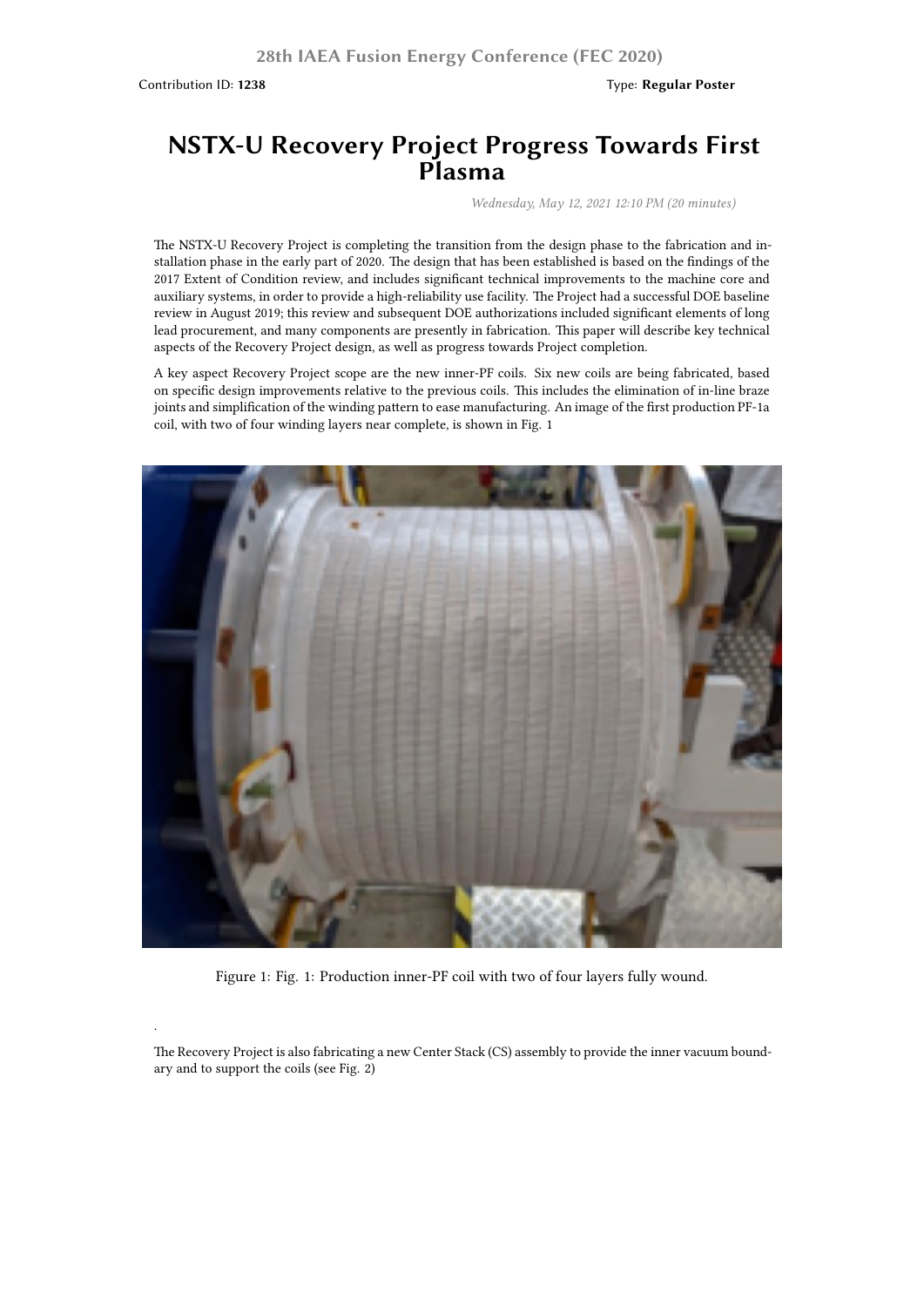

Figure 2: Fig. 2: Design of the center-stack assembly and completed forgings

. The 4.2 m tall CS casing is under fabrication, with all forgings having been completed. These will be welded and post-machined to provide the appropriate tolerances. Compared to the original NSTX-U CS casing, this component has improved weld designs, enhanced heating and cooling features to support bakeout and operations, and tolerances that support Project alignment requirement.

The new CS assembly also includes numerous other new features shown in Fig. 2. The PF-1a and PF-1b coils are preloaded in Inconel 718 slings; this preload provides mitigation of thermal stresses due to water cooling after the pulse. Double O-ring seals are used at each of the primary vacuum interfaces, reducing both the likelihood of major leaks and the level of permeation.

Other key fabrication elements of the machine core scope have started, including:

• New plasma facing components are being fabricated for the CS casing and all divertor regions. In high heat flux regions, these utilize fine-grain isotropic graphite, are castellated to reduce the thermal stresses, and have "fishscaling" to eliminate leading edge heating.

• NSTX-U utilizes in-vessel passive stabilizing plates to reduce the growth rates of instabilities such as VDEs and RWMs. These plates have large loads during disruptions, and the Recovery Project is implementing improved welds and brackets to counteract these forces.

• The outer PF coils are being realigned to meet stringent error field requirements.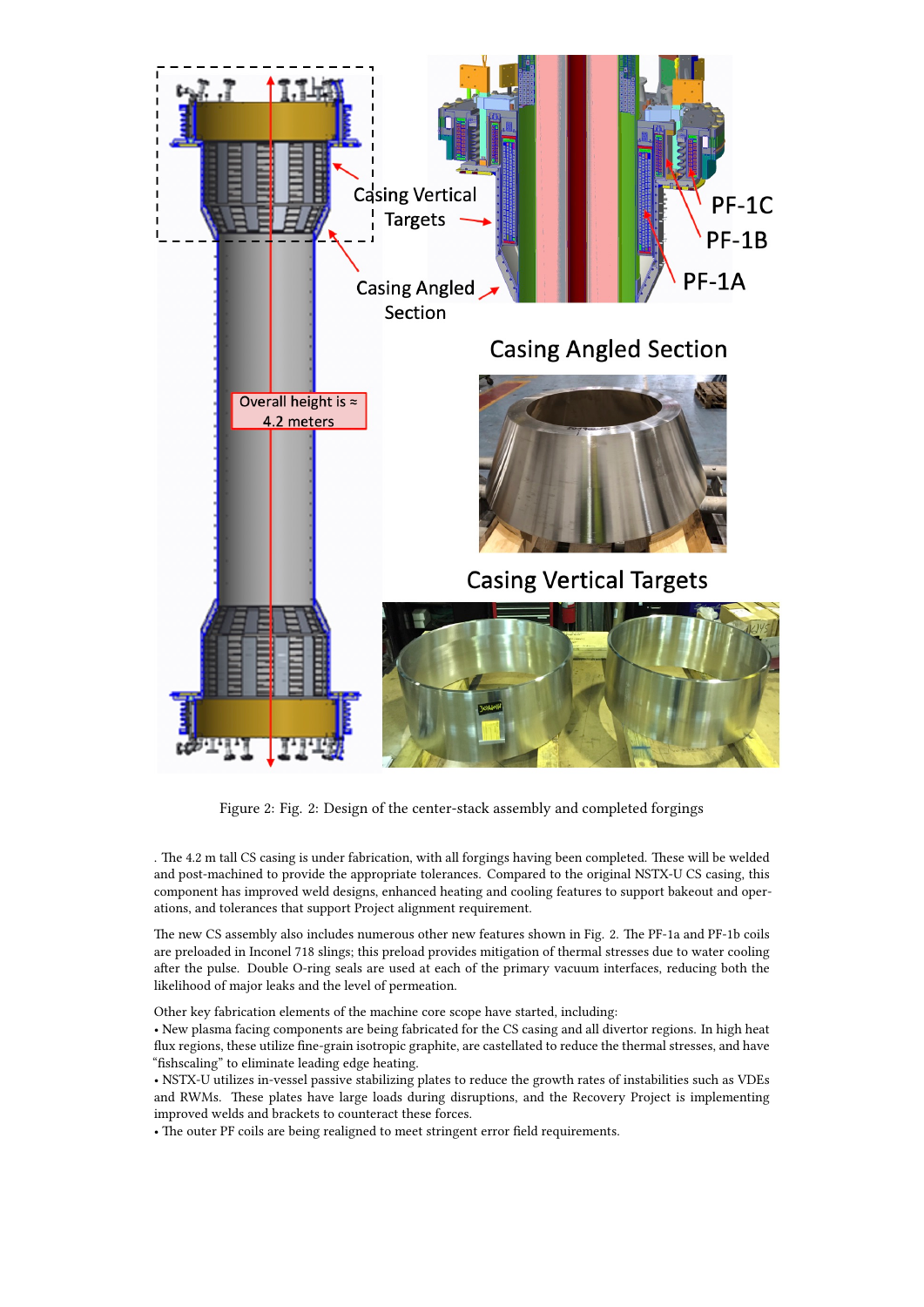A major component of Recovery scope involves improving the neutron shielding of the NSTX-U test cell. A new concrete labyrinth wall was poured at the primary test cell entrance, and roof blocks were fabricated (See Fig. 3)



Figure 3: Figure 3: New shield wall (top) and roof blocks (bottom)

. Additionally, many penetrations in the test cell walls are being filled with grout, neutron putty, or polyethylene sheets.

The Recovery Project is implementing a new Personnel Safety System (PSS). This includes a set of configuration managed safeguards against contact hazards, a trapped key system for managing the facility configuration, and a new IEC 61511 compliant access control system using a safety-class PLC. These systems will significantly enhance the operational safety of the facility.

The Recovery Project is making rapid progress, with first plasma scheduled for the summer of 2021.

This work was supported by U.S. DOE Contract D-AC02-09CH11466 and DE-AC05-00OR22725. The project appreciates analysis support provided by Oak Ridge National Labs.

## **Affiliation**

PPPL